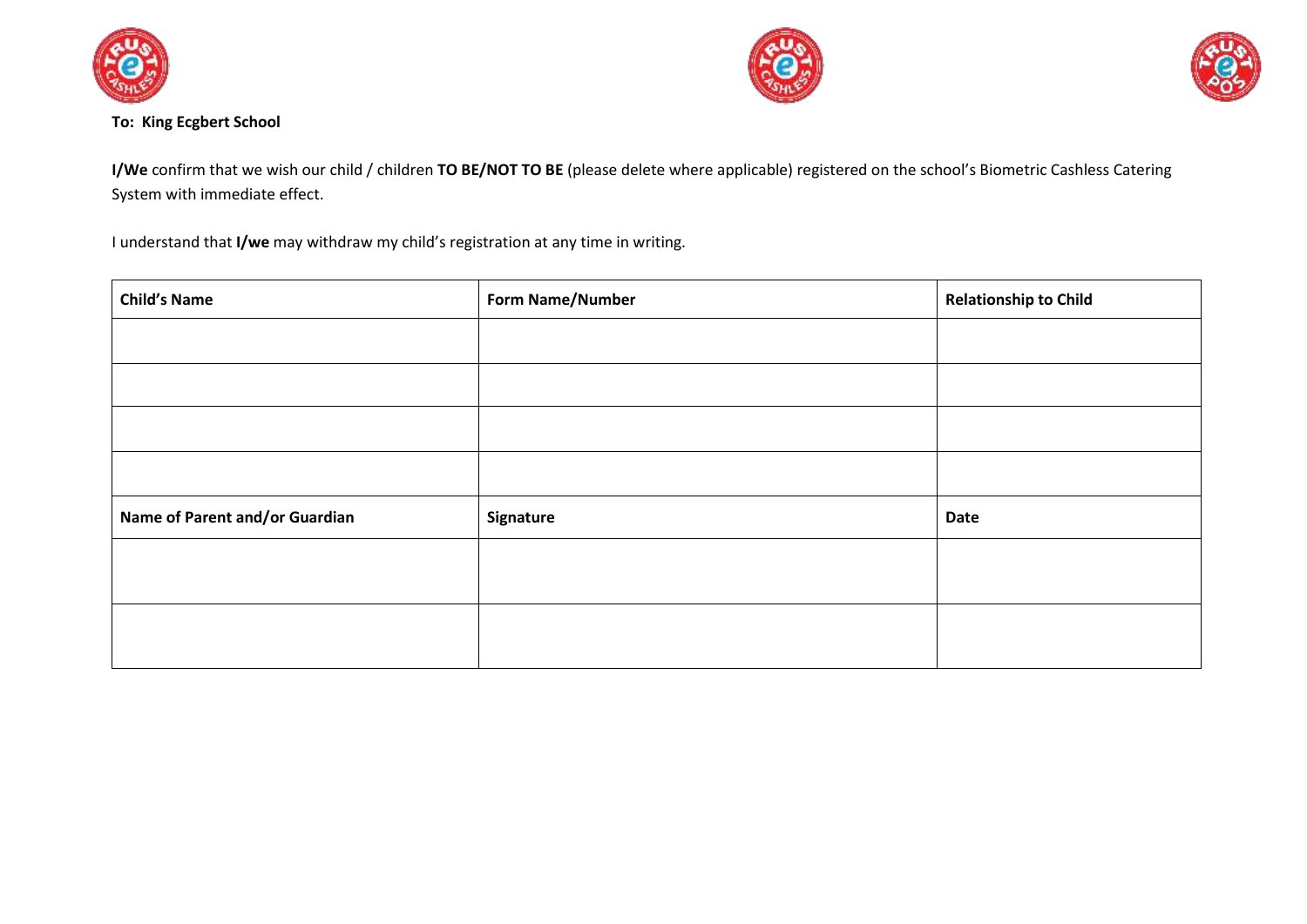



# **Frequently Asked Questions**

# **Q What is a Cashless System?**

**A** A Cashless Catering System is a method of selling school snacks and lunches without the need for students to use cash at tills which can be very slow.

The Trust-e Cashless Solution allows schools to provide a service where students spend less time queuing.

# **Q What is Biometric?**

**A** Biometric is simply a method of identifying an individual person. We will be using a finger pattern, an algorithm based scan, which reads between 50 & 130 points on the finger/thumb. It is not a fingerprint in any way, shape or form and is of use only in the cashless system.

#### **Q How does a Biometric System work?**

**A** The information of a pupil or staff member, who has been biometrically registered, is stored on a secure Biometric Controller within the school, which only our provider, Nationwide Retail Systems Ltd, can access. Once an account is credited the pupil or staff member places their finger/thumb on the EPOS Terminal, which looks up their account details and allows them to purchase items using only this method of identification.

# **Q How does my child register on the Biometric System?**

**A** Registration days will take place leading up to the 'Live' day of the Cashless System. At this time registration terminals will be placed in the school. Your child will attend at a requested time and they will be required to place their finger/thumb on a Biometric sensor twice to obtain a matching template, which only takes a few seconds. If you have chosen to 'Opt Out' of this procedure, your child will be presented with a 4 digit PIN Code.

# **Q What methods of payment can be used to credit an account?**

**A** Any amount can be credited to an account: online using credit or debit cards (£10 minimum), using coins or notes before school or at break time using a special revaluation machine or using a cheque. Once an account has been credited the monies cannot be withdrawn and must be spent on the school meal/break services.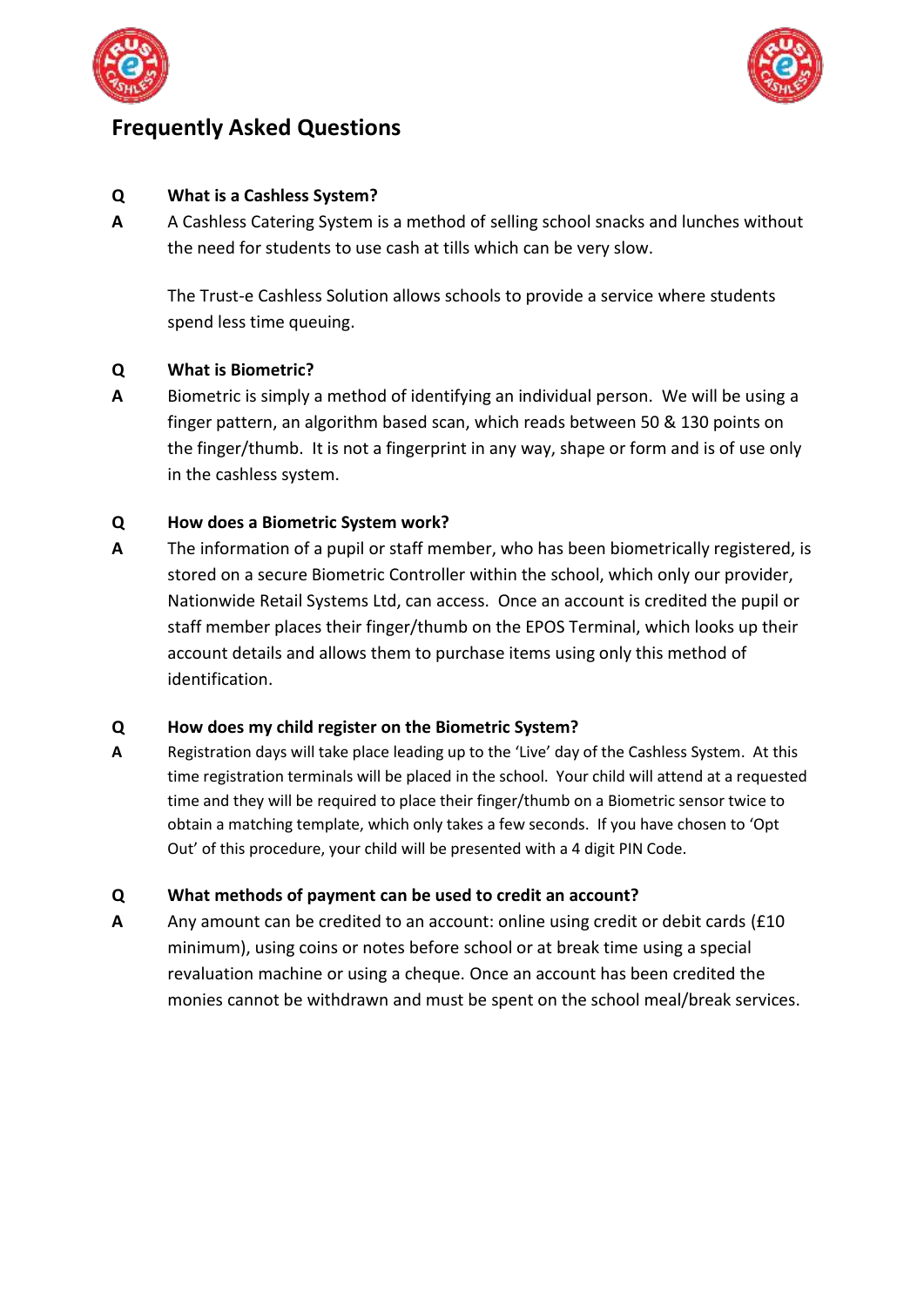



# **Cash at the Revaluation Units**

There will be two revaluation units in King Ecgbert School. These can be used by students before school, at break or lunch time to top up accounts by the pupil/member of staff placing their finger/thumb on the sensor or by entering their 4 digit PIN Code followed by inserting the accepted tender below: £20, £10, £5 notes. £2, £1, 50p, 20p, 10p, 5p coins **(Please note – copper coins are not accepted)**

#### **Cheques**

Cheque payments can be accepted via the Cashless Catering System. Cheques should be made out to **Mellors** and have written on the back of the cheque Pupil Name & Form Name/Number. All cheques must be handed to **Student Reception** and must be received by 9.00 am prior to that day's commencement of service. Cheques received after this time will not be credited to the relevant account until the following day.

#### **On-Line Payments**

We have introduced On-Line Payments in partnership with the Cashless Catering System. To make a payment on line please go to our school website: **www.ecgbert.sheffield.sch.uk** and click on the "**Parent Pay**" link to make an electronic payment. NB. Online payments can also be used for school trips. Further information including a username and password will be sent out separately.

**PayPoint –** If requested from Student Services, you can also be issued with a PayPoint card, which can be used to top up your child's account at your local PayPoint stores. Payments via PayPoint will take up to 48 hours to be credited to the appropriate account. You can find your local stores by visiting the website **www.paypoint.com** .

# **Q How can I check the credit on an account?**

**A** This can be done by the account holder placing their finger/thumb on to the revaluation machine or by entering a 4 digit PIN Code. The current balance will then be displayed. Alternatively, this can be accessed via ParentPay online.

# **Q Can I change the daily 'Spend Limit'?**

**A** Yes – The daily 'Spend Limit' has a default of £5 but this may be changed by written request to **the School Office Manager.**

# **Q What happens if my child's account is not in credit?**

**A** A 'Lend' can be processed at the EPOS Terminal, which will then allow a meal to be taken. An automatic overdraft can be set up, which will allow the pupil/staff member